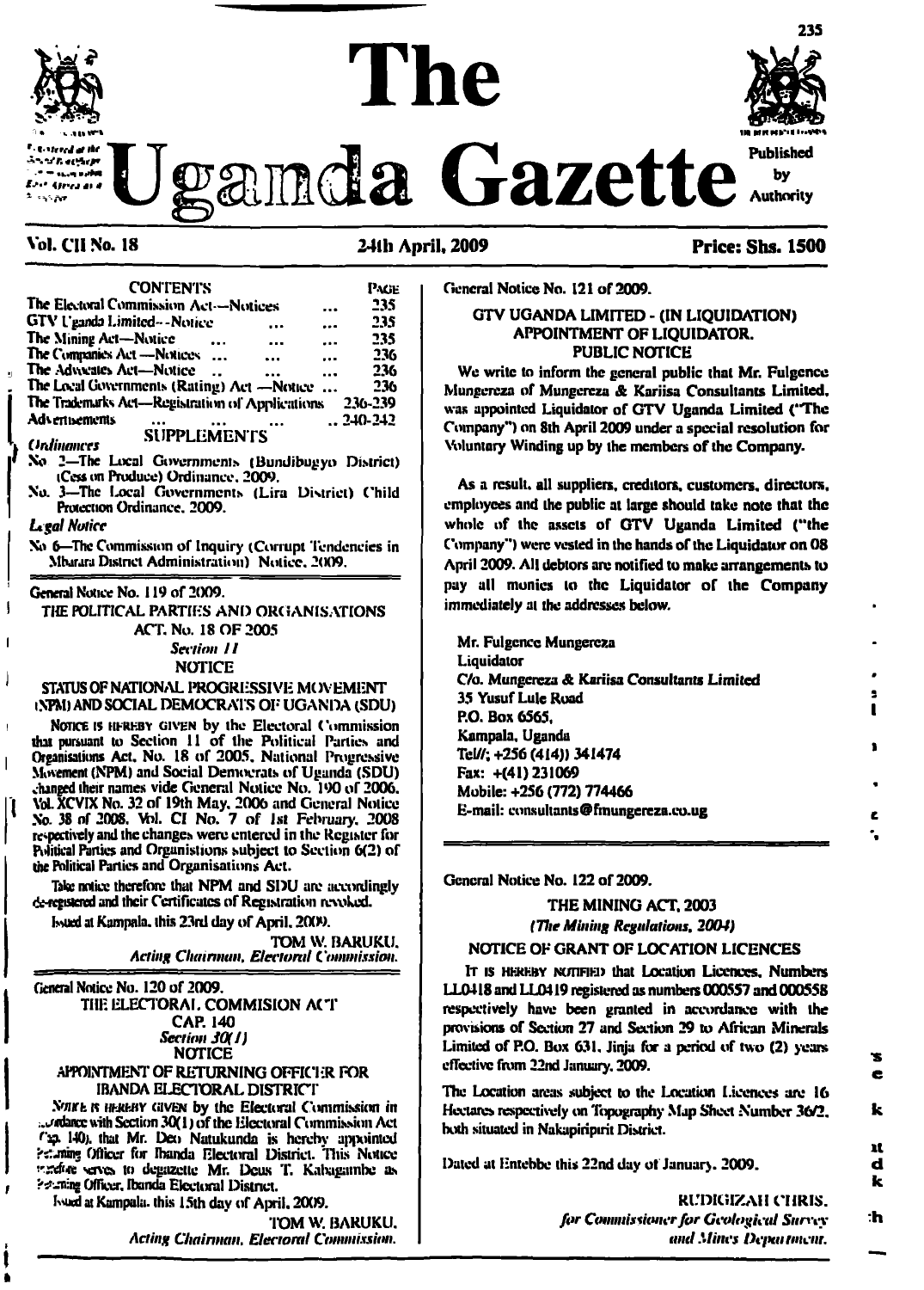#### **General Notice No. 123 nf 2009.**

#### **THE COMPANIES ACT, LAWS OF UGANDA. 2000.**

#### **(Cap. 110). NOTICE.**

Pursuant **to section 19(4) of the Companies Act. notice is hereby given that Uganda Timber. Charcoal & Firewood Dealers \* Association Limited has by special Resolution passed on the Sth day of April. 2009 and with the approval ofthe Registrar ofCompanies changed in name to Forestry-Concem-Uganda Limited and that such new name has been entered in my Register.**

Dated **at Kampala this Sth day of April. 2009.**

**MUGABE ROBERT.** *Assistant Registrar ofCompanies.*

**General Notice No. 124 of 2009.**

#### **THE COMPANIES ACT. LAWS OF UGANDA. 2000.**

# **(Cap. 110).**

**NOTICE.**

Pursuant **to section 19(4) of the Companies Act. notice is hereby given that Chevron Uganda Limited has by special Resolution passed on the 3rd day of/Xpril. 2009 and with the approval of the Registrar of Companies changed in name to Total Marketing Uganda Limited and that such new name has been entered in my Register.**

Daii-J<sup>j</sup> **at Kampala this 3rd day of April. 2009.**

**BEN TURYASINGURA.** *Assistant Registrar ofCompanies.*

#### **General Notice No. 125 of 2009. THE ADVOCATES ACT. NOTICE.**

#### **APPLICATION FOR A CERTIFICATE OF ELIGIBILITY.**

**Il is ntRi-in soiiHEb that an application has been ptesenicd to the Law Council by /Xkcllo Irene who is stated to be a holder of Bachelor of Laws of Uganda Christian University having been awarded a Degree on the 2nd day of September. 2005 and to have been awarded a Diploma in Legal Practice by the Law Development Centre on the 18th day of April. 2008 for the issue of <sup>a</sup> Certificate of Eligibility for entry ol her name on the Roll of Advocates for Uganda.**

**Kampala. STELLA NYANDRIA. 29th October. 2008.** *for Acting Secretary. Law Council.*

**General Notice No. 126 of 2009.**

#### **THE LOCAL GOVERNMENTS (RATING) ACT SEMBABULE DISTRICT LOCAL GOVERNMENT OFFICE OF THE CHIEF ADMINISTRATIVE OFFICER P.O. Box 1388. MASAKA** *NOTICE OF COMPLETION* **OF DRAFT VALUATION LIST UNDER SECTIONS II. <sup>12</sup> AND 14.**

**IN** *ACCORDANCE* **with the provisions of the Local Governments** *(Ruting)* **Act. 2005. notice is hereby given to** *the general* **public that:**

- **I.** *The Draft Valuation List for* **area of Scmbabule District**
- *has been completed.*<br> **2.** *A copy of the Draft Valuation List is available for inspection* **at** *the District Headquarter, and the for a period of thirty* (30) days *from the date of this adven.*
- **3. A person may take a copy(ies) and cxtract(s) from & Draft Valuation List upon payment of the relevant fee**
- **4. Any person who is aggrieved by**
	- **(a) the inclusion of any rateable property in the Drt ! \* Valuation List;**
	- **(b) by any value ascribed in the Draft Valuation LiM tea rateable property: or**
	- **(c) in the case ofa building or portion ofa building occu;^ in parts, by the valuation in the Draft Valuation Li'trf that building or portion of a building as a single tate£.e property, may. within thirty (30) days of publication of this notice, serve notice of objection upon the 1A-Govemment to the Draft Valuation List in relation toth** rateable property.

**IMPORTANT: A person shall not be entitled to be heardb> the Valuation Court unless he or she had lodged a notice of objection in accordance with Section 15 of the Locd Governments (Rating) Act.**

> *ChiefAdministrative Officer* **SEMBABULE DISTRICT.**

**General Notice No. 127 of 2009.**

#### **THE TRADE MARKS ACT.**

### **(Cap. 83).**

#### **NOTICE.**

Notice is hereby given **that any person who has ground \* <sup>I</sup> to oppose the registration of any of the marks advertised herein may within sixty days from the date of this** *Gazette.* **lodge a Notice of opposition on Trade Mark Form No. <sup>6</sup> together** with a fee of Shs. 4000 in case of Nations! **applicants or USS 250 in case of Foreign applicants The period of lodging Notice of opposition may be extended in suitable cases by the Registrar as he thinks fit upon such tenns as he may direct. Formal opposition should not be lodged until after reasonable notice has been given by letter to the applicant so that he may have an opportunity to with draw' his applicatcn before the expense of opposition proceedings is incurred Failure to give such notice will be taken into account in ; considering any application by the opponent for an order fee v costs if the opposition is uncontestcd by the applicant Representations ofthe marks herein advertised can be inspected at the office of the Registrar of Trade Marks. Amamu House. Plot No. 5B George Street. P.O. Box 6848. Kampala.**

**(21)** Application No. **32120** in Part **"A". (52) Class 16. (54)**

**Community** Pharmacy\* **AAM FRANCHISE**

**(53)**

**(59)**

**(64)**

- **(57)** *Nainre of goods—* **Letterheads and all gixids included r Class 16.**
- **(73)** *Name ofapplicant—* **Africa Affordable Medicines Ltd (77)** *Address—* **P.O. Box 3836. Kampala.**

**(74)**

**(22)** *Date offiling application—* **26th March. 2009.**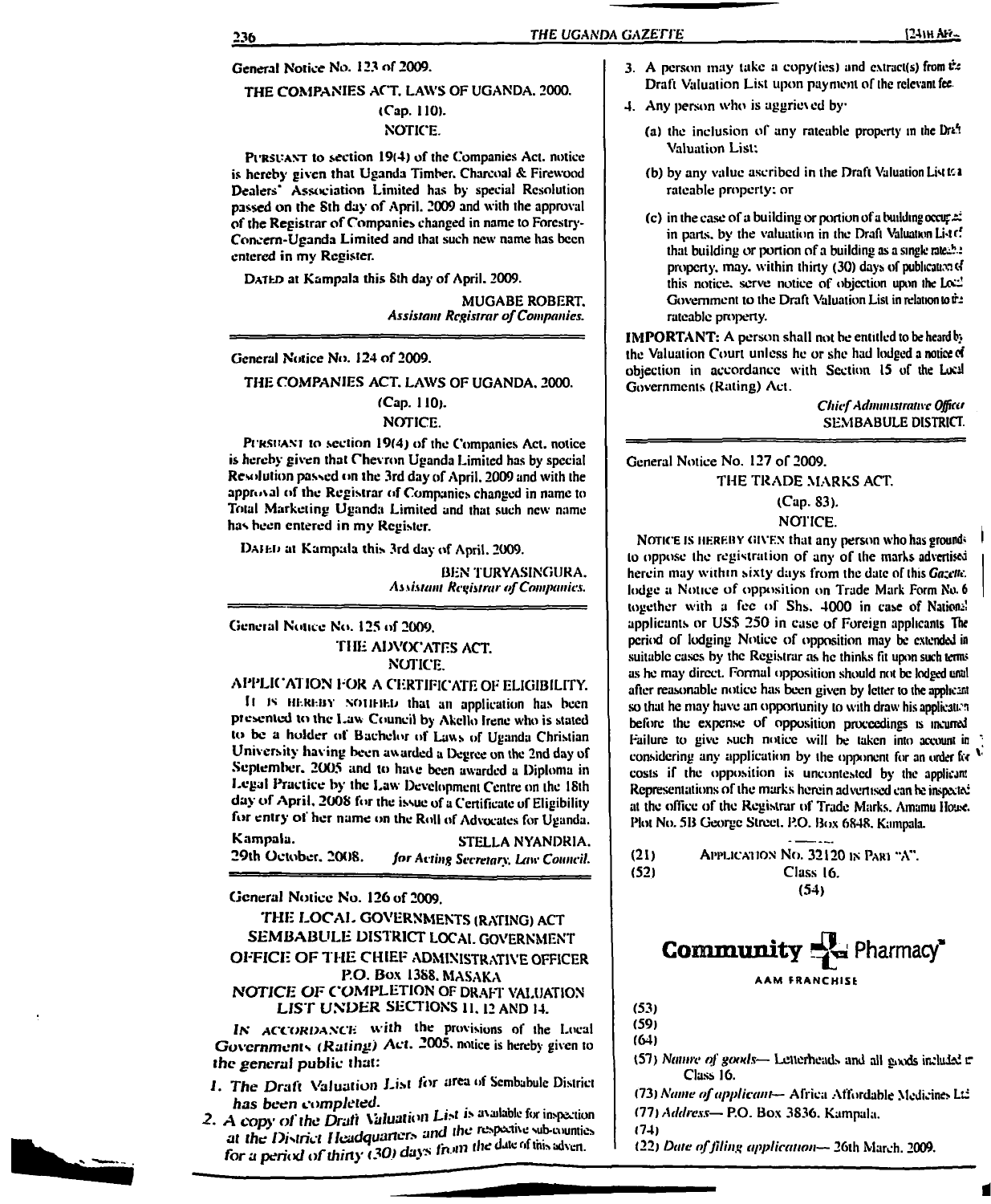

# S MTN CreditMe (4)

- \?7) *Nature of goods—* Scientific. naulical. surveying and electrical apparatus and instruments ol all kinds (including wireless), photographic, navigational, leaching apparatus, communication phone, satellite, radio, telecontrol.
- *CD) Name ofapplicant—* MTN Uganda Limited.
- *\11) Address—* P.O. Box 24624. Kampala.
- ;74) C/o. Verma Jivram & Associates. P.O. Box 7595. Kampala.
- (22) *Date offiling application—* 22nd April. 2009.

t2l) Application No. 32168 in Part "A". (52) Class 1. (54)

# TWIGA H20 GUARD

(53) *Disclaimer—*Registration of this Trademark shall give no right to the exclusive use of the words "H20" and 'GUARD' each separately and apart from the mark as a whole.

(59)

(64)

- (57) *Nature ofgoods—* All goods included in Class 1.
- *{Tty Name ofapplicant—* Twiga Chemical Industries (U) J.id.

(77) *Address—* P.O. Box 4800, Kampala.

(74)

(22) *Date offiling application—* 15th April. 2009.

| (21) | APPLICATION NO. 32131 IN PART "A". |
|------|------------------------------------|
| (52) | Class 16.                          |
|      | (54)                               |



 $(53)$  $(59)$ (64)

- *(51)Nature of goads— Diary.*
- *\13) Name ofapplicant—* Integral Advisory Limited.
- *'.Th Address—* P.O. Box 12225. Kampala.
- (74)

*t22) Date offiling application—* 2nd April, 2009.

| (21) | APPLICATION NO. 30291 IN PART "A". |
|------|------------------------------------|
| (52) | Class 16.                          |
|      | (54)                               |

# **BLACKBERRY CURVE**

- -3.  $\epsilon_{f_0}$
- 64. *Association—* To be associated with T.M. Nos. 29467 and 29471.
- *'!)Nature ofgoods— Printed* matter, stationery, adhesives.
- (73) *Name ofapplicant—* Research In Motion Limited. (77) *Address—* 295 Phillip Street. Waterloo, Ontario. N2L 3W8. Canada.
- (74) C/o. Muganwa. Nanteza & Co. Advocates, P.O. Box 8543, Kampala.

(22) *Date offiling application—* 26th September. 2007.

(21) Application No. 32132 in Part "A". (52) Class 16. (54)



- (59) (64)
- (57) *Nature ofgoods—* Magazines.
- (73) *Name ofapplicant—* Integral Advisory Limited.
- (77) *Address—*P.O. Box 12225. Kampala.
- (74)
	- (22) *Date offiling application—* 2nd April, 2009.

| Kampala,<br>23rd April. 2009. | KATUTSI VINCENT.<br><b>Assistant Registrar of Trade Marks.</b>                                                    |
|-------------------------------|-------------------------------------------------------------------------------------------------------------------|
| (21)                          | APPLICATION NO. 32178 IN PART "A".                                                                                |
| (52)                          | Class 5.                                                                                                          |
|                               | (54)                                                                                                              |
|                               | <b>SLIMTRIM</b>                                                                                                   |
| (53)                          |                                                                                                                   |
| (59)                          |                                                                                                                   |
| (64)                          |                                                                                                                   |
|                               | (57) Nature of goods— All goods included in Class 5.<br>(73) Name of applicant-Betahealth Care International Ltd. |
|                               | (77) Address- P.O. Box 42569, Nairobi, Kenya.                                                                     |
| Kampala.                      | (74) C/o. Sebalu & Lule Advocates, P.O. Box 2255.                                                                 |
|                               | (22) Date of filing application-- 16th April, 2009.                                                               |
| (21)                          | APPLICATION No. 32177 IN PART "A".                                                                                |
| (52)                          | Class 5.                                                                                                          |
|                               | (54)                                                                                                              |
|                               | LADYZOOM                                                                                                          |
| (53)                          |                                                                                                                   |
| (59)                          |                                                                                                                   |
| (64)                          |                                                                                                                   |
|                               | (57) Nature of goods-All goods included in Class 5.                                                               |
|                               | (73) Name of applicant-Betahealth Care International Ltd.                                                         |
|                               | (77) Address-P.O. Box 42569, Nairobi, Kenya.                                                                      |
| Kampala.                      | (74) C/o. Sebalu & Lule Advocates, P.O. Box 2255.                                                                 |
|                               | (22) Date of filing application-> 16th April, 2009.                                                               |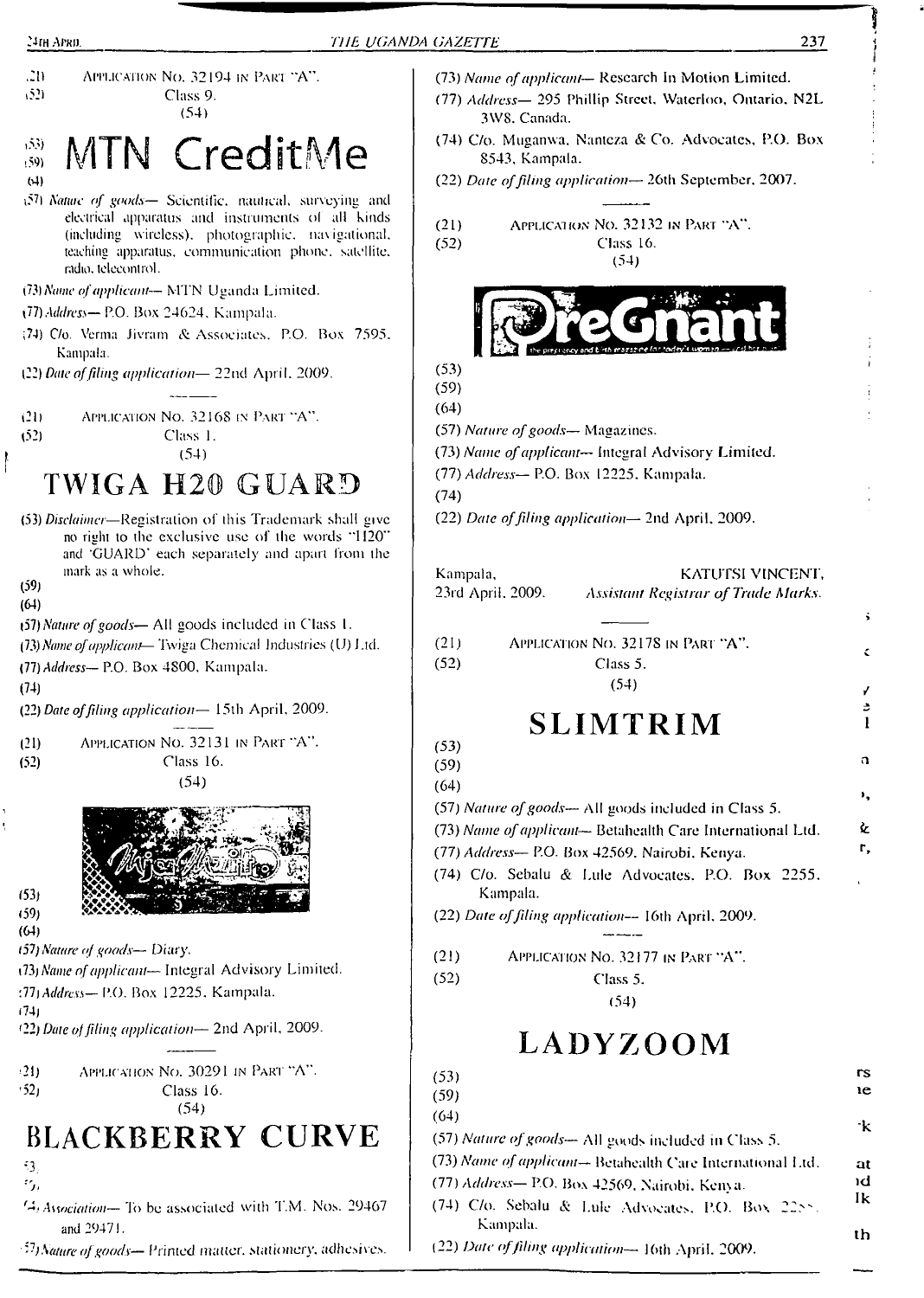| 238          | THE UGANDA GAZETTE                                                                                         | $[241B$ APRIL                                                                                                  |
|--------------|------------------------------------------------------------------------------------------------------------|----------------------------------------------------------------------------------------------------------------|
| (21)         | APPLICATION NO. 32176 IN PART "A".                                                                         | APPLICATION NO. 32185 IN PART "A".<br>(21)                                                                     |
| (52)         | Class 5.                                                                                                   | Class 25.<br>(52)                                                                                              |
|              | (54)                                                                                                       | (54)                                                                                                           |
|              | JOINTCARE                                                                                                  | <b>Shalong Shoes</b><br>(53)                                                                                   |
| (53)<br>(59) |                                                                                                            | (59)<br>(64)                                                                                                   |
| (64)         |                                                                                                            | (57) Nature of goods-Shoes.                                                                                    |
|              | (57) Nature of goods— All goods included in Class 5.                                                       | (73) Name of applicant-Sha Long Investment (U) Limited.                                                        |
|              | (73) Name of applicant-Betahealth Care International Ltd.<br>(77) Address- P.O. Box 42569, Nairobi, Kenya. | (77) Address- P.O. Box 30709. Kampala.<br>(74)                                                                 |
|              | (74) C/o. Sebalu & Lule Advocates. P.O. Box 2255,<br>Kampala.                                              | (22) Date of filing application-- 20th April. 2009.                                                            |
|              | (22) Date of filing application-16th April, 2009.                                                          | APPLICATION NO. 32184 IN PART "A".<br>(21)                                                                     |
| (21)         | APPLICATION NO. 31926 IN PART "A".                                                                         | Class 30.<br>(52)<br>(54)                                                                                      |
| (52)         | Class 16.                                                                                                  |                                                                                                                |
|              | (54)                                                                                                       |                                                                                                                |
|              | <b>HOTSPOT BANKING</b>                                                                                     | PREMIUM<br><b>BREAD</b>                                                                                        |
| (53)<br>(59) |                                                                                                            | (53) Disclaimer-Registration of this Trademark shall give<br>no right to the exclusive use of the word "BREAD" |
| (64)         |                                                                                                            | except as represented.<br>(59)                                                                                 |
|              | (57) Nature of goods— All goods included in Class 16.                                                      | (64)                                                                                                           |
|              | (73) Name of applicant-Global Trust Bank (U) Ltd.                                                          | $(57)$ Nature of goods $-$ Bread.                                                                              |
|              | (77) Address- Plot 2A, Kampala Road, P.O. Box 72747,                                                       | (73) Name of applicant- Ntake Bakery Co. Ltd.                                                                  |
| (74)         | Kampala.                                                                                                   | (77) Address- P.O. Box 15207. Kampala, Uganda                                                                  |
|              | (22) Date of filing application-29th January, 2009.                                                        | (74) C/o. Buwule & Mayiga Advocates, P.O. Box 9516,<br>Kampala.                                                |
| (21)         | APPLICATION No. 31553 IN PART "A".                                                                         | (22) Date of filing application-20th April, 2009.                                                              |
| (52)         | Class 3.                                                                                                   | APPLICATION NO. 32183 IN PART "A".<br>(21)                                                                     |
|              | (54)                                                                                                       | (52)<br>Class 30.                                                                                              |
|              |                                                                                                            | (54)                                                                                                           |
|              | Skin Doctor                                                                                                |                                                                                                                |
| (53)<br>(59) |                                                                                                            | (53) Disclaimer--Registration of this Trademark shall give                                                     |
| (64)         |                                                                                                            | no right to the exclusive use of the words "MULTI                                                              |
|              | (57) Nature of goods-Soaps, jelly and all goods included<br>in Class 3.                                    | PURPOSE HOME BAKING FLOUR" except as<br>represented.<br>(59)                                                   |
|              | (73) Name of applicant- Dama Solutions Limited.                                                            | (64)                                                                                                           |
|              | (77) Address- P.O. Box 26216. Kampala.                                                                     | (57) Nature of goods-- Baking flour.                                                                           |
| (74)         |                                                                                                            | (73) Name of applicant- Ntake Bakery Co. Ltd.                                                                  |
|              | (22) Date of filing application-7th October. 2008.                                                         | (77) Address- P.O. Box 15207. Kampala, Uganda.                                                                 |
|              |                                                                                                            | (74) C/o. Buwule & Mayiga Advocates, P.O. Box 9516.                                                            |
| Kampala.     | MERCY KYOMUGASHO K. NDYAHIKAYO.<br>Assistant Registrar of Trade Marks.<br>16th April, 2009.                | Kampala.<br>(22) Date of filing application-20th April. 2009.                                                  |

 $\begin{array}{c} 1 \\ 1 \\ 1 \end{array}$ 

 $\frac{1}{4}$  )

м., "  $-\frac{1}{2}$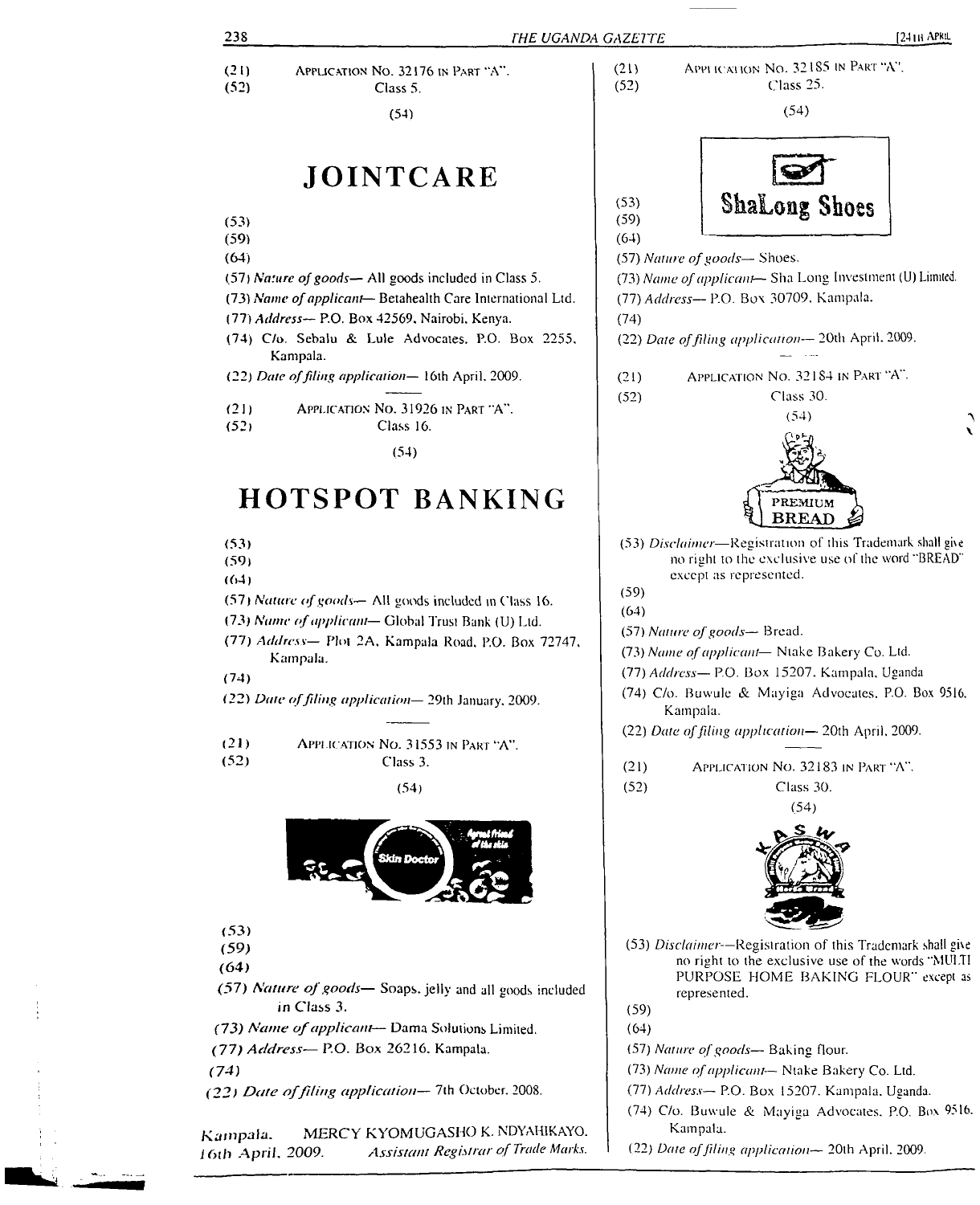

Kampala. 2?; *Date offding application—* 27th January. 2009.

7th February. 2009. *Assistant Registrar ofTrade Marks.*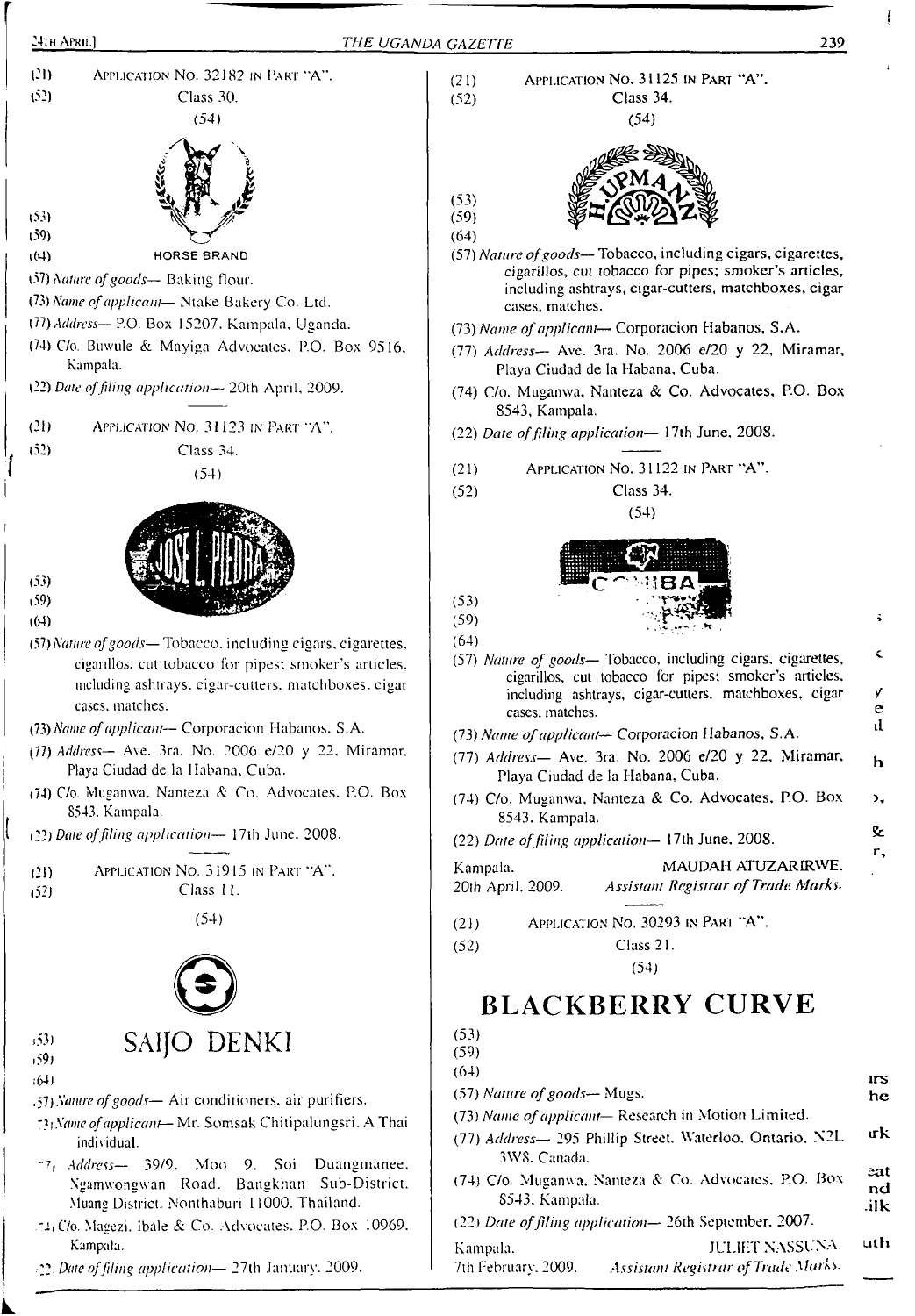## **ADVERTISEMENTS**

#### 77 *IE* REGISTRATION OF TITLES ACT.

(Cap. 230).

NOTICE.

#### ISSUE OF SPECIAL CERTIFICATE OF TITLE. Kyaggwe Block 217 Plot 12 Area: 5.0 Acres at Namwenge.

NOTICE IS HEREBY GIVEN that after the expiration of one month from the publication hereof. <sup>I</sup> intend to issue in the names of Namuyanja Mary of TOTAL Zone - Mukono. a special Certificate of Title under the above Block and Plot, the Certificate *of* Tide which was originally issued having been lost.

Mukono. CHRISTINE NAMIREMBE KATENDE.<br>3rd March. 2009. for Ag. Commissioner Land Registration 3rd March. 2009. *forAg. Commissioner Land Registration*

#### *THE REGISTRATION OF* TITLES ACT.

(Cap. 230). NOTICE. ISSUE OF SPECIAL CERTIFICATE OF TITLE.

#### Kyadondo Block 243 Plot 844 Land al Luzira.

NOTICE IS HEREBY GIVEN that after the expiration of one month from die publication hereof. <sup>I</sup> intend to issue in the names of Uganda Fishnet Manufacturers Limited of P.O. Box 3025. Kampala, a special Certificate of Title under the above Block and Plot, the Certificate of Title which was originally issued having been lost.

| Kampala,           | DDAMULIRA AHMED.                        |
|--------------------|-----------------------------------------|
| -21st April, 2009. | for Ag. Commissioner Land Registration. |

#### THE REGISTRATION OF TITLES ACT. (Cap. 230). NOTICE.

#### ISSUE OF SPECIAL CERTIFICATE OF TITLE.

Kibuga Block 16 Plot 738 at Nsike.

NOHCE IS HEREBY GIVEN that after the expiration of one month from the publication hereof. <sup>1</sup> intend to issue in the names of Yafesi Walusimbi, a special Certificate of Title under the above Block and Plot, the Certificate of Tide which was originally issued having been lost.

Kampala, NAMUTEBI VERONICA SENABULYA.<br>20th April, 2009. *for Av. Commissioner Land Registration* 20th April. 2009. *forAg. Commissioner LandRegistration.*

#### *THE* REGISTRATION OF TITLES ACT. (Cap. 230). NOTICE.

#### *ISSUE OF* SPECIAL CERTIFICATE OF TITLE.

Kyadondo Block 208 Plot 898 Land al Kawempe.

NOTICE IS HEREBY GIVEN that after the expiration of one month from *the* publication hereof. <sup>I</sup> intend to issue in the names of Yusuf *Buwembo Kasule* of *P.O.* Box 16225. Kampala, a special Certificate of Title under the above Block and Plot, the Certificate of Title which was originally issued having been lost.

Kampala. DDAMULIRA AHMED. 14th April. 2009. *forAg. Commissioner Land Registration.*

#### THE REGISTRATION OF TITLES ACT.

# (Cap. 230).

**NOTICE** 

ISSUE OF SPECIAL CERTIFICATE OF TITLE.

Kyadondo Block 266 Plot 372 Land at Seguku.

NOTICE IS HEREBY GIVEN that after the expiration of one month from the publication hereof. <sup>I</sup> intend to issue in the names of Ssebaggala Stephen, a special Certificate of Title under the above Block and Plot, the Certificate of Title which was originally issued having been lost.

| Kampala. | NYOMBI ROBERT.                                            |
|----------|-----------------------------------------------------------|
|          | 20th April, 2009. for Ag. Commissioner Land Registration. |

#### THE REGISTRATION OF TITLES ACT.

#### (Cap. 230).

#### NOTICE. ISSUE OF SPECIAL CERTIFICATE OF TITLE

Kyadondo Block 218 Plots 1329. 1330 Land at Najera.

NOTICE IS HEREBY GIVEN that after the expiration of one month from the publication hereof. I intend to issue in the names of Patrick Male of P.O. Box 22, Ntinda. a special Certificate of Title under the above Block and Plots, the Certificate of Title which was originally issued having been lost.

Kampala. NYOMBI ROBERT. 21st April. 2009. *for*.4". *Commissioner Land Registration.*

#### THE REGISTRATION OF TITLES ACT.

#### (Cap. 230).

#### NOTICE.

#### ISSUE OF SPECIAL CERTIFICATE OF TITLE.

Kyadondo Block 213 Plot 524 Land at Bukolo.

Notice is hereby GIVEN that after ibe expiration of one month from the publication hereof. <sup>I</sup> intend to issue in the names of Major Ratib Mududu of P.O. Box 3888. Kampala, a special Certificate of 'Title under the above Block and Plot, the Certificate of Title which was originally issued having been lost.

Kampala. NAMUTEBI VERONICA SENABULYA. 16th March. 2009. *for Ag. Commissioner Land Registration.* 

#### THE REGISTRATION OF TITLES ACT.

#### (Cap. 230).

NOTICE.

#### ISSUE OF SPECIAL CERTIFICATE OF TITLE.

Buddu Block No. 407 Plot No. 3. 14 Acres at Lwanyi Estate.

NOTICE IS HEREBY GIVEN that after the expiration of one month from the publication hereof. <sup>I</sup> intend to issue in the names of Danieri Kiggundu of Lwanyi P.O. Box 89, Masaka, a special Certificate of Title under the above Block and Plot, the Certificate of Title which was originally issued having been lost.

Masaka. GALIWANGO HERMAN. 25th July. 2008. *forAg. Commissioner Lund Registration.*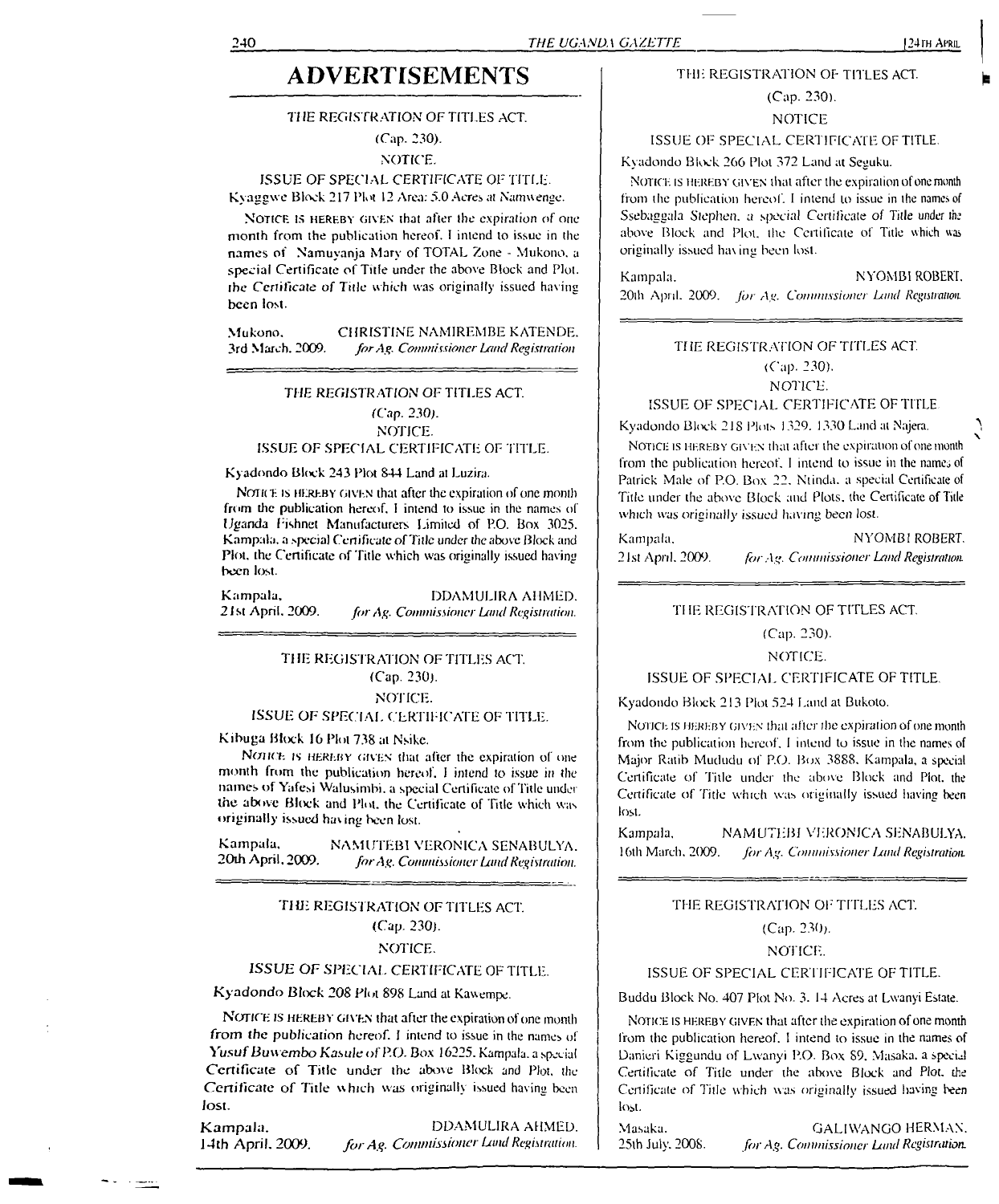#### ISSUE OF SPECIAL CERTIFICATE OF TITLE.

Burahya Block 48 Plot 46 Area: 29.43 Hectares at Bwabya Hakibaale, Kabarole.

<sup>N</sup>otice is hereby given that after the expiration of one month from the publication hereof. <sup>I</sup> intend to issue in the names of Tomasi Mutazindwa, a special Certificate of Title under the ;bo\e Block and Plot, the Certificate of Title which was onginally issued having been lost.

Fort Portal, **DIANA BONABANA**, **7th April.** 2009. *for Ag. Commissioner Land Registration.* 7th April. 2009. *for Ag. Commissioner Land Registration.*

> THE REGISTRATION OF TITLES ACT. (Cap. 230). NOTICE.

#### ISSUE OF SPECIAL CERTIFICATE OF TITLE.

*Leasehold Register—*Volume 212 Folio 9 Plot No. 58, Gabula Road. Jinja.

NOTICE IS HEREBY GIVEN that after the expiration of one month from the publication hereof. <sup>I</sup> intend to issue in the names of Vasanti Ramsinh Chauhan and Ramniklal Vilhaldas Kanani both of P.O. Box 54, Jinja. a special Certificate of Title under the above Volume and Folio, the Certificate of Title uhieh was originally issued having been lost.

Kampala. SARAH KULATA BASANGWA. 21st April, 2009. *Ag. Commissioner Land Registration.*

#### THE REGISTRATION OF TITLES ACT.

(Cap. 230).

NOTICE.

#### ISSUE OF SPECIAL CERTIFICATE OF TITLE.

*Leasehold Register—*Volume 1951 Folio 7. Plot No. 36 Kijunjubwa Road, Masindi.

NOTICE IS HEREBY GIVEN that after the expiration of one month from the publication hereof, <sup>I</sup> intend to issue in the names of Sam Kajango Mucecere of P.O. Box 110. Masindi, <sup>a</sup> special Certificate of Title under the above Volume and Folio, the Certificate of Title which was originally issued haring been lost.

Kampala, SARAH KULATA BASANGWA,<br>9th February, 2009. Ag. Commissioner Land Registration. 9th February, 2009. *Ag. Commissioner Land Registration.*

### THE REGISTRATION OF TITLES ACT. (Cap. 230).

NOTICE.

#### ISSUE OF SPECIAL CERTIFICATE OF TITLE.

*Leasehold Register—*Volume 3669 Folio 22, Plot No. <sup>13</sup> Palace View Road, Butabika. Kampala.

Notice is HEREBY GIVEN that after the expiration of one <sup>~</sup> .nth from the publication hereof. <sup>I</sup> intend to issue in the tares of Obanyan Christine Mary of P.O. Box 21, Soroti, a /xial Certificate of Title under the above Volume and I-the Certificate of Title which was originally issued being been lost.

k«mpala. April. 2009.

SARAH KULATA BASANGWA. *Ag. Commissioner limd Registration.*

#### THE REGISTRATION OF TITLES ACT

(Cap. 230). NOTICE. .

#### ISSUE OF SPECIAL CERTIFICATE OF TITLE.

Kyadondo Block 154 Plot 63 Land at Lutetc.

NOTICE IS HEREBY GIVEN that after the expiration of one month from the publication hereof. <sup>I</sup> intend to issue in the names of Wairama Moses Geofrey of P.O. Box 13335, Kampala, a special Certificate of Title under the above Block and Plot, the Certificate of Title which was originally <sup>1</sup> issued having been lost.

Exampala, **Nampala, Sampala, Prime Additional DDAMULIRA AHMED,** 1984.<br>9th April, 2009. *for Ag. Commissioner Land Registration*. F 9th April, 2009. *for Ag. Commissioner hmd Registration. r*

#### THE REGISTRATION OF TITLES ACT. (Cap. 230). NOTICE.

#### ISSUE OF SPECIAL CERTIFICATE OF TITLE.

*Leasehold Register—*Volume 66 Folio 13 Plot No. 4, Block "C" Aduku, Apac District.

NOTICE IS HEREBY GIVEN that after the expiration of one month from the publication hereof. <sup>I</sup> intend to issue in the names of Bhagyawanti Ambalal Patel of P.O. Box 11. Lira, a special Certificate of Title under the above Volume and Folio, the Certificate of Title which was originally issued having been lost. **just a** lost and the set of the set of the set of the set of the set of the set of the set of the set of the set of the set of the set of the set of the set of the set of the set of the set of the set of the se

| Kampala, | EDWARD KARIBWENDE,                                          |     |
|----------|-------------------------------------------------------------|-----|
|          | 21st April, 2009. – for Ag. Commissioner Land Registration. | .rk |

|                                        | tΓY        |
|----------------------------------------|------------|
| THE REGISTRATION OF TITLES ACT.        | .ve<br>ral |
| $(Cap. 230)$ .                         |            |
| NOTICE.                                | ith        |
| ISSUE OF SPECIAL CERTIFICATE OF TITLE. |            |

Kyadondo Block 65 Plot 108 Land at Migade. **10,** 

NOTICE IS HEREBY GIVEN that after the expiration of one month from the publication hereof. <sup>I</sup> intend to issue in the names of Bulasio Jagwe of Najeza Ssabawali. Kyadondo. a special Certificate of Title under the above Block and Plot, the Certificate of Title which was originally issued having been lost.

Kampala, BDAMULIRA AHMED, DDAMULIRA AHMED, 21st April, 2009. for Ag. Commissioner Land Registration. <sup>21</sup> st April, 2009. *forAg. CommissionerIjmd Registration.*

#### THE REGISTRATION OF TITLES ACT. (Cap. 230). NOTICE.

#### ISSUE OF SPECIAL CERTIFICATE OF TITLE. <sup>Durs</sup>

Mawokota Block 164 Plot 10 Land at Ziungwc.

NOTICE IS HEREBY GIVEN that after the expiration of one month from the publication hereof. **<sup>I</sup>** intend to issue in the **neat** names of Eseri Kayaga. a special Certificate of Title under **and** the above Block and Plot, the Certificate of Title which was milk originally issued having been lost.

Kampala. DDAMULIRA AHMED. Outh 20th April. 2009. *forAg. Commissioner Dmd Registration.*

**the**

**&** or,  $\mathbf{a}$ .

**lark**

**d**

÷.